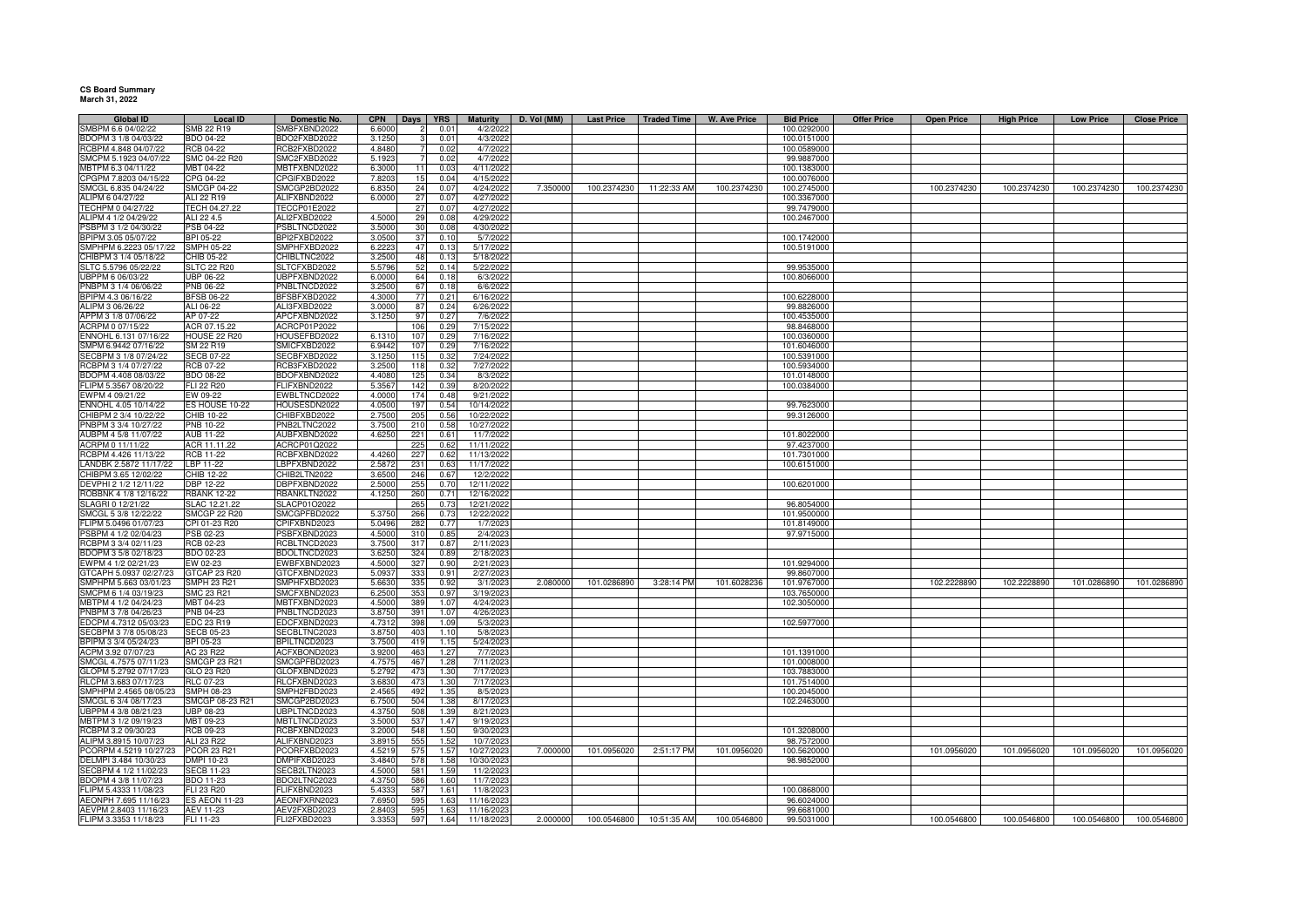| <b>Global ID</b>       | <b>Local ID</b>     | Domestic No.        | <b>CPN</b> | <b>YRS</b><br><b>Days</b> | <b>Maturity</b> | D. Vol (MM) | <b>Last Price</b> | <b>Traded Time</b> | <b>W. Ave Price</b> | <b>Bid Price</b> | <b>Offer Price</b> | <b>Open Price</b> | <b>High Price</b> | <b>Low Price</b> | <b>Close Price</b> |
|------------------------|---------------------|---------------------|------------|---------------------------|-----------------|-------------|-------------------|--------------------|---------------------|------------------|--------------------|-------------------|-------------------|------------------|--------------------|
| EWPM 4 5/8 12/07/23    | EW 12-23            | WBLTNCD2023         | 4.6250     | 616<br>1.69               | 12/7/2023       |             |                   |                    |                     |                  |                    |                   |                   |                  |                    |
| UBPPM 2 3/4 12/09/23   | <b>UBP 12-23</b>    | JBPFXBND2023        | 2.7500     | 618<br>1.69               | 12/9/2023       |             |                   |                    |                     | 100.7430000      |                    |                   |                   |                  |                    |
| VLLPM 8 12/21/23       | <b>VLL 23 R21</b>   | VLLFXBND2023        | 8.0000     | 630<br>1.73               | 12/21/2023      |             |                   |                    |                     | 99.6004000       |                    |                   |                   |                  |                    |
| AREIPM 3.0445 12/28/23 | <b>AREIT 12-23</b>  | AREITFXB2023        | 3.0445     | 637<br>1.74               | 12/28/2023      |             |                   |                    |                     | 99.6533000       |                    |                   |                   |                  |                    |
| CHIBPM 4.55 01/12/24   | CHIB 01-24          | CHIBLTNC2024        | 4.5500     | 652<br>1.79               | 1/12/2024       | 5.000000    | 99.9993090        | 11:38:43 AM        | 99.9993090          |                  |                    | 99.9993090        | 99.9993090        | 99.9993090       | 99.9993090         |
| ROBBNK 4 7/8 01/16/24  | <b>BANK 01-24</b>   | <b>BANKLTN2024</b>  | 4.8750     | 656<br>1.80               | 1/16/2024       |             |                   |                    |                     |                  |                    |                   |                   |                  |                    |
| FDCPM 6.1458 01/24/24  | <b>FDC 24 R21</b>   | DCFXBND2024         | 6.1458     | 664<br>1.82               | 1/24/2024       |             |                   |                    |                     | 104.0023000      |                    |                   |                   |                  |                    |
| APPM 7.5095 01/25/24   | AP 24 R22           | APCFXBND2024        | 7.5095     | 665<br>1.82               | 1/25/2024       |             |                   |                    |                     | 104.3299000      |                    |                   |                   |                  |                    |
| BDOPM 2.9 01/28/24     | BDO 01-24           | BDOFXBND2024        | 2.9000     | 668<br>1.83               | 1/28/2024       | 1.00000     | 100.1767800       | 3:07:14 PM         | 100.1767800         | 100.1768000      |                    | 100.1767800       | 100.1767800       | 100.1767800      | 100.1767800        |
| BPIPM 2.8068 01/31/24  | BPI 24 R23          | BPIFXBND2024        | 2.8068     | 671<br>1.84               | 1/31/2024       |             |                   |                    |                     | 100.0116000      |                    |                   |                   |                  |                    |
| TELPM 5.2813 02/06/24  | <b>TEL 24 R21</b>   | TELFXBND2024        | 5.2813     | 677<br>1.8!               | 2/6/2024        |             |                   |                    |                     | 103.0809000      |                    |                   |                   |                  |                    |
| PSBPM 5 02/09/24       | <b>SB 02-24</b>     | SBLTNCD2024         | 5.0000     | 680<br>1.86               | 2/9/2024        |             |                   |                    |                     |                  |                    |                   |                   |                  |                    |
| CHIBPM 2 1/2 02/18/24  | HIB 02-24           | HIBFXBD2024         | 2.5000     | 689<br>1.8                | 2/18/2024       |             |                   |                    |                     | 99.9999000       |                    |                   |                   |                  |                    |
| CPGPM 4.8467 03/01/24  | CPG 03-24           | PGIFXBD2024         | 4.8467     | 701<br>1.92               | 3/1/2024        |             |                   |                    |                     | 96.1666000       |                    |                   |                   |                  |                    |
| SMCPM 5.284 03/01/24   | <b>SMC 24 R22</b>   | SMCFXBND2024        | 5.2840     | 701<br>1.92               | 3/1/2024        | 2.000000    | 103.1040380       | 2:55:23 PM         | 103.1040380         | 97.6464000       |                    | 103.1040380       | 103.1040380       | 103.1040380      | 103.1040380        |
| STIEPM 5.8085 03/23/24 | STIESG 24 R22       | STIGFXBD2024        | 5.8085     | 723<br>1.98               | 3/23/2024       |             |                   |                    |                     | 93.6709000       |                    |                   |                   |                  |                    |
| MEGPM 5.3535 03/28/24  | MEG 24 R22          | <b>MEGFXBND2024</b> | 5.353      | 728<br>1.99               | 3/28/2024       |             |                   |                    |                     | 99.2632000       |                    |                   |                   |                  |                    |
| RCBPM 5 1/2 03/28/24   | RCB 03-24           | RCBLTNCD2024        | 5.5000     | 728<br>1.99               | 3/28/2024       |             |                   |                    |                     |                  |                    |                   |                   |                  |                    |
| TOLPM 5 1/2 03/31/24   | <b>MNTC 24 R21</b>  | <b>MNTCFXBD2024</b> | 5.5000     | 731<br>2.00               | 3/31/2024       |             |                   |                    |                     | 99.0654000       |                    |                   |                   |                  |                    |
| SMBPM 6 04/02/24       | SMB 24 R21          | SMBFXBND2024        | 6.000      | 2.01                      | 4/2/2024        |             |                   |                    |                     | 101.1668000      |                    |                   |                   |                  |                    |
| SMPM 3.3613 04/02/24   | SM 04-24            | SMIC2FBD2024        | 3.361      | 73<br>2.01                | 4/2/2024        |             |                   |                    |                     | 100.8876000      |                    |                   |                   |                  |                    |
| MBTPM 5 3/8 04/04/24   | MBT 04-24           | <b>JBT2LTNC2024</b> | 5.375      | 735<br>2.01               | 4/4/2024        |             |                   |                    |                     |                  |                    |                   |                   |                  |                    |
| PBC 5 5/8 04/08/24     | <b>PBCOM 04-24</b>  | BCOMLTN2024         | 5.625      | 2.02<br>73                | 4/8/2024        |             |                   |                    |                     |                  |                    |                   |                   |                  |                    |
| PCORPM 7.8183 04/19/24 | <b>PCOR 24 R22</b>  | CORFXBD2024         | 7.8183     | 2.05<br>75                | 4/19/2024       |             |                   |                    |                     | 105.4570000      |                    |                   |                   |                  |                    |
| SMCGL 7.1783 04/24/24  | SMCGP 04-24 R22     | SMCGP2BD2024        | 7.178      | 2.07<br>75                | 4/24/2024       |             |                   |                    |                     | 105.2487000      |                    |                   |                   |                  |                    |
| SMPHPM 5.1683 05/18/24 | SMPH 05-24 R22      | SMPH2FBD2024        | 5.1683     | 2.13<br>77                | 5/18/2024       |             |                   |                    |                     | 101.0341000      |                    |                   |                   |                  |                    |
| RCBPM 3 05/21/24       | RCB 05-24           | <b>CBFXBND2024</b>  | 3.0000     | 2.14<br>782               | 5/21/2024       |             |                   |                    |                     | 99.9993000       |                    |                   |                   |                  |                    |
| ACPM 3.026 05/28/24    | AC 05-24            | ACFXBOND2024        | 3.0260     | 2.16<br>789               | 5/28/2024       |             |                   |                    |                     | 96.9834000       |                    |                   |                   |                  |                    |
| AEVPM 6.0157 06/18/24  | <b>AEV 24 R23</b>   | AEVFXBND2024        | 6.0157     | 810<br>2.22               | 6/18/2024       |             |                   |                    |                     | 101.0668000      |                    |                   |                   |                  |                    |
| EDCPM 2.8565 06/25/24  | EDC 06-24 R23       | EDCFXBND2024        | 2.8565     | 817<br>2.24               | 6/25/2024       |             |                   |                    |                     | 100.3346000      |                    |                   |                   |                  |                    |
| MBTPM 3 7/8 07/20/24   | <b>MBT 07-24</b>    | <b>MBTLTNCD2024</b> | 3.8750     | 2.31<br>842               | 7/20/2024       |             |                   |                    |                     |                  |                    |                   |                   |                  |                    |
| DDPM 6.0952 07/21/24   | DD 24 R22           | DFXBOND2024         | 6.095      | 843<br>2.31               | 7/21/2024       | 2.000000    | 98.4602370        | 11:36:55 AM        | 98.4602370          | 98.6105000       |                    | 98.4602370        | 98.4602370        | 98.4602370       | 98.4602370         |
| GTCAPH 5 5/8 08/07/24  | GTCAP 24 R21        | GTCFXBND2024        | 5.625      | 860<br>2.36               | 8/7/2024        |             |                   |                    |                     | 99.1812000       |                    |                   |                   |                  |                    |
| VLLPM 5.7512 08/08/24  | <b>VLL 24 R23</b>   | /LLFXBND2024        | 5.7512     | 861<br>2.36               | 8/8/2024        | 0.500000    | 95.5275890        | 2:27:17 PM         | 95.5275890          | 95.5276000       |                    | 95.5275890        | 95.5275890        | 95.5275890       | 95.5275890         |
| BACNOT 3.5335 08/20/24 | <b>PHN 24 R23</b>   | <b>PHNFXBND2024</b> | 3.533      | 873<br>2.39               | 8/20/2024       |             |                   |                    |                     | 95.0892000       |                    |                   |                   |                  |                    |
| PNBPM 5 3/4 08/27/24   | NB 08-24            | NBLTNCD2024         | 5.750      | 880<br>2.41               | 8/27/2024       |             |                   |                    |                     |                  |                    |                   |                   |                  |                    |
| SMPHPM 5.7417 09/01/24 | <b>SMPH 24 R21</b>  | SMPHFXBD2024        | 5.741      | 885<br>2.42               | 9/1/2024        |             |                   |                    |                     | 99.7553000       |                    |                   |                   |                  |                    |
| DNLPM 2.7885 09/14/24  | <b>NL 09-24</b>     | <b>NLFXBND2024</b>  | 2.788      | 898<br>2.46               | 9/14/2024       |             |                   |                    |                     | 97.7564000       |                    |                   |                   |                  |                    |
| ALIPM 4.758 09/30/24   | LI 24 R22           | LI2FXBD2024         | 4.758      | 91<br>2.5                 | 9/30/202        |             |                   |                    |                     | 100.0187000      |                    |                   |                   |                  |                    |
| SMCPM 5.55 10/04/24    | SMC 10-24 R22       | SMC2FXBD2024        | 5.550      | 918<br>$2.5^{\circ}$      | 10/4/2024       |             |                   |                    |                     | 102.2314000      |                    |                   |                   |                  |                    |
| BDOPM 5 3/8 10/12/24   | BDO 10-24           | DOLTNCD2024         | 5.375      | 926<br>2.54               | 10/12/2024      | 1.000000    | 102.6991780       | 3:19:57 PM         | 102.6991780         |                  |                    | 102.6991780       | 102.6991780       | 102.6991780      | 102.6991780        |
| FLIPM 5.6389 12/04/24  | FLI 24 R21          | FLIFXBND2024        | 5.638      | 2.68<br>979               | 12/4/2024       |             |                   |                    |                     | 99.7242000       |                    |                   |                   |                  |                    |
| SMCGL 6 1/4 12/22/24   | <b>SMCGP 24 R22</b> | SMCGPFBD2024        | 6.2500     | 997<br>2.73               | 12/22/2024      |             |                   |                    |                     | 103.9420000      |                    |                   |                   |                  |                    |
| ALCOPM 6.3517 02/06/25 | ALCO 25 R23         | ALCOFXBD2025        | 6.351      | 1043<br>2.86              | 2/6/2025        | 10.000000   | 99.6928280        | 2:04:48 PM         | 99.5262175          | 99.3572000       |                    | 99.3596070        | 99.6928280        | 99.3596070       | 99.6928280         |
| ACPM 4.82 02/10/25     | AC 25 R23           | ACFXBOND2025        | 4.820      | 104<br>2.87               | 2/10/2025       |             |                   |                    |                     | 101.5250000      |                    |                   |                   |                  |                    |
| SMPM 3.5915 02/18/25   | SM 02-25            | SMICFXBD2025        | 3.591      | 2.89<br>105               | 2/18/2025       |             |                   |                    |                     | 98.8957000       |                    |                   |                   |                  |                    |
| RLCPM 4.9344 02/23/25  | <b>RLC 02-25</b>    | <b>RLCEXBND2025</b> | 4.934      | 106<br>2.90               | 2/23/202        |             |                   |                    |                     | 95.9225000       |                    |                   |                   |                  |                    |
| SMPHPM 6.0804 03/01/25 | SMPH 03-25 R23      | SMPH2FBD2025        | 6.080      | 1066<br>29                | 3/1/2025        | 2.00000     | 104.1315910       | 3:28:12 PM         | 104.1315910         | 104.2703000      |                    | 104.1315910       | 104.1315910       | 104.1315910      | 104.1315910        |
| FBPM 5.05 03/10/25     | <b>SMFB 25 R23</b>  | SMFBFXBD2025        | 5.050      | 107<br>2.9 <sub>0</sub>   | 3/10/2025       |             |                   |                    |                     | 101.230200       |                    |                   |                   |                  |                    |
| SMCPM 6 5/8 03/19/25   | SMC 25 R23          | SMCFXBND2025        | 6.625      | 1084<br>29                | 3/19/2025       |             |                   |                    |                     | 109.9535000      |                    |                   |                   |                  |                    |
| SECBPM 4 03/23/25      | <b>SECB 03-25</b>   | SECBLTNC2025        | 4.000      | 1088<br>291               | 3/23/2025       |             |                   |                    |                     |                  |                    |                   |                   |                  |                    |
| SMPHPM 4.8643 03/25/25 | SMPH K 03-25 R23    | SMPH3FBD2025        | 4.8643     | 109<br>2.98               | 3/25/2025       |             |                   |                    |                     | 100.4515000      |                    |                   |                   |                  |                    |
| BDOPM 4 03/27/25       | BDO 03-25           | BDOLTNCD2025        | 4.0000     | 1092<br>2.99              | 3/27/2025       |             |                   |                    |                     |                  |                    |                   |                   |                  |                    |
| PNBPM 4 3/8 04/11/25   | PNB 04-25           | PNBLTNCD2025        | 4.3750     | 3.03<br>1107              | 4/11/2025       |             |                   |                    |                     |                  |                    |                   |                   |                  |                    |
| BPIPM 4 04/25/25       | <b>BPI 04-25</b>    | BPILTNCD2025        | 4.0000     | 3.07<br>1121              | 4/25/2025       |             |                   |                    |                     |                  |                    |                   |                   |                  |                    |
| ALIPM 3.6262 05/04/25  | ALI 05-25 R23       | ALI4FXBD2025        | 3.6262     | 1130<br>3.09              | 5/4/2025        |             |                   |                    |                     | 93.3452000       |                    |                   |                   |                  |                    |
| SLTC 6.4872 05/22/25   | <b>SLTC 25 R22</b>  | SLTCFXBD2025        | 6.4872     | 1148<br>3.14              | 5/22/2025       |             |                   |                    |                     | 101.3826000      |                    |                   |                   |                  |                    |
| SECBPM 4 06/17/25      | SECB 06-25          | SECB2LTN2025        | 4.0000     | 1174<br>3.21              | 6/17/2025       |             |                   |                    |                     |                  |                    |                   |                   |                  |                    |
| VLLPM 5.6992 06/18/25  | <b>VLL 25 R22</b>   | VLL2FXBD2025        | 5.6992     | 3.22<br>1175              | 6/18/2025       | 8.116000    | 100.6202430       | 11:38:35 AM        | 100.6202430         | 99.1254000       |                    | 100.6202430       | 100.6202430       | 100.6202430      | 100.6202430        |
| TOLPM 6.6407 07/04/25  | <b>NLEX 25 R23</b>  | <b>ILEXFXBD2025</b> | 6.6407     | 3.26<br>1191              | 7/4/2025        |             |                   |                    |                     | 110.0932000      |                    |                   |                   |                  |                    |
| APPM 3.935 07/06/25    | AP 25 R23           | APCFXBND2025        | 3.9350     | 1193<br>3.27              | 7/6/2025        |             |                   |                    |                     | 98.8938000       |                    |                   |                   |                  |                    |
| ENNOHL 6.8666 07/16/25 | HOUSE 25 R22        | HOUSEFBD2025        | 6.8666     | 1203<br>3.29              | 7/16/202        |             |                   |                    |                     | 101.0766000      |                    |                   |                   |                  |                    |
| RLCPM 3.8 07/17/25     | RLC 07-25           | RLC2FXBD2025        | 3.8000     | 1204<br>3.3 <sub>0</sub>  | 7/17/2025       |             |                   |                    |                     | 99.3838000       |                    |                   |                   |                  |                    |
| SECBPM 4 08/05/25      | <b>SECB 08-25</b>   | SECB3LTN2025        | 4.0000     | 1223<br>3.35              | 8/5/202         |             |                   |                    |                     |                  |                    |                   |                   |                  |                    |
| AEVPM 3.2977 08/09/25  | AEV 08-25 R23       | AEV2FXBD2025        | 3.297      | 1227<br>3.3               | 8/9/202         |             |                   |                    |                     | 95.0687000       |                    |                   |                   |                  |                    |
| FLIPM 5.7139 08/20/25  | FLI 25 R22          | <b>LIFXBND2025</b>  | 5.713      | 123<br>3.3 <sup>°</sup>   | 8/20/202        |             |                   |                    |                     | 99.1265000       |                    |                   |                   |                  |                    |
| BANKCM 4 1/2 09/17/25  | BOC 09-25           | 3OCLTNCD2025        | 4.5000     | 1266<br>3.47              | 9/17/2025       |             |                   |                    |                     |                  |                    |                   |                   |                  |                    |
| ALIPM 3.862 09/29/25   | ALI 25 R23          | ALI3FXBD2025        | 3.862      | 3.50<br>1278              | 9/29/2025       |             |                   |                    |                     | 96.3719000       |                    |                   |                   |                  |                    |
| PCORPM 3.4408 10/12/25 | <b>PCOR 10-25</b>   | PCOR2FXB2025        | 3.4408     | 3.54<br>1291              | 10/12/2025      |             |                   |                    |                     | 94.9817000       |                    |                   |                   |                  |                    |
| PCORPM 8.0551 10/19/25 | <b>PCOR 25 R23</b>  | PCORFXBD2025        | 8.0551     | 1298<br>3.55              | 10/19/2025      |             |                   |                    |                     | 109.1987000      |                    |                   |                   |                  |                    |
| ALIPM 4 3/4 10/25/25   | ALI 25 R22          | ALI2FXBD2025        | 4.7500     | 3.57<br>1304              | 10/25/2025      | 10.000000   | 100.3215610       | 2:15:40 PM         | 100.3215610         | 99.3500000       |                    | 100.3215610       | 100.3215610       | 100.3215610      | 100.3215610        |
| DELMPI 3.7563 10/30/25 | <b>DMPI 25 R24</b>  | DMPIFXBD2025        | 3.7563     | 3.58<br>1309              | 10/30/2025      |             |                   |                    |                     | 96.2637000       |                    |                   |                   |                  |                    |
| AEVPM 3.3059 11/16/25  | <b>AEV 25 R23</b>   | AEVFXBND2025        | 3.305      | 3.63<br>132               | 11/16/202       |             |                   |                    |                     | 99.6795000       |                    |                   |                   |                  |                    |
| SMPHPM 4.799 11/25/25  | <b>SMPH 25 R23</b>  | SMPHFXBD2025        | 4.7990     | 3.66<br>133               | 11/25/202       |             |                   |                    |                     | 96.8869000       |                    |                   |                   |                  |                    |
| APPM 3.9992 12/02/25   | AP 12-25 R23        | APC2FXBD2025        | 3.9992     | 1342<br>3.67              | 12/2/2025       |             |                   |                    |                     | 97.0723000       |                    |                   |                   |                  |                    |
|                        |                     |                     |            |                           |                 |             |                   |                    |                     |                  |                    |                   |                   |                  |                    |